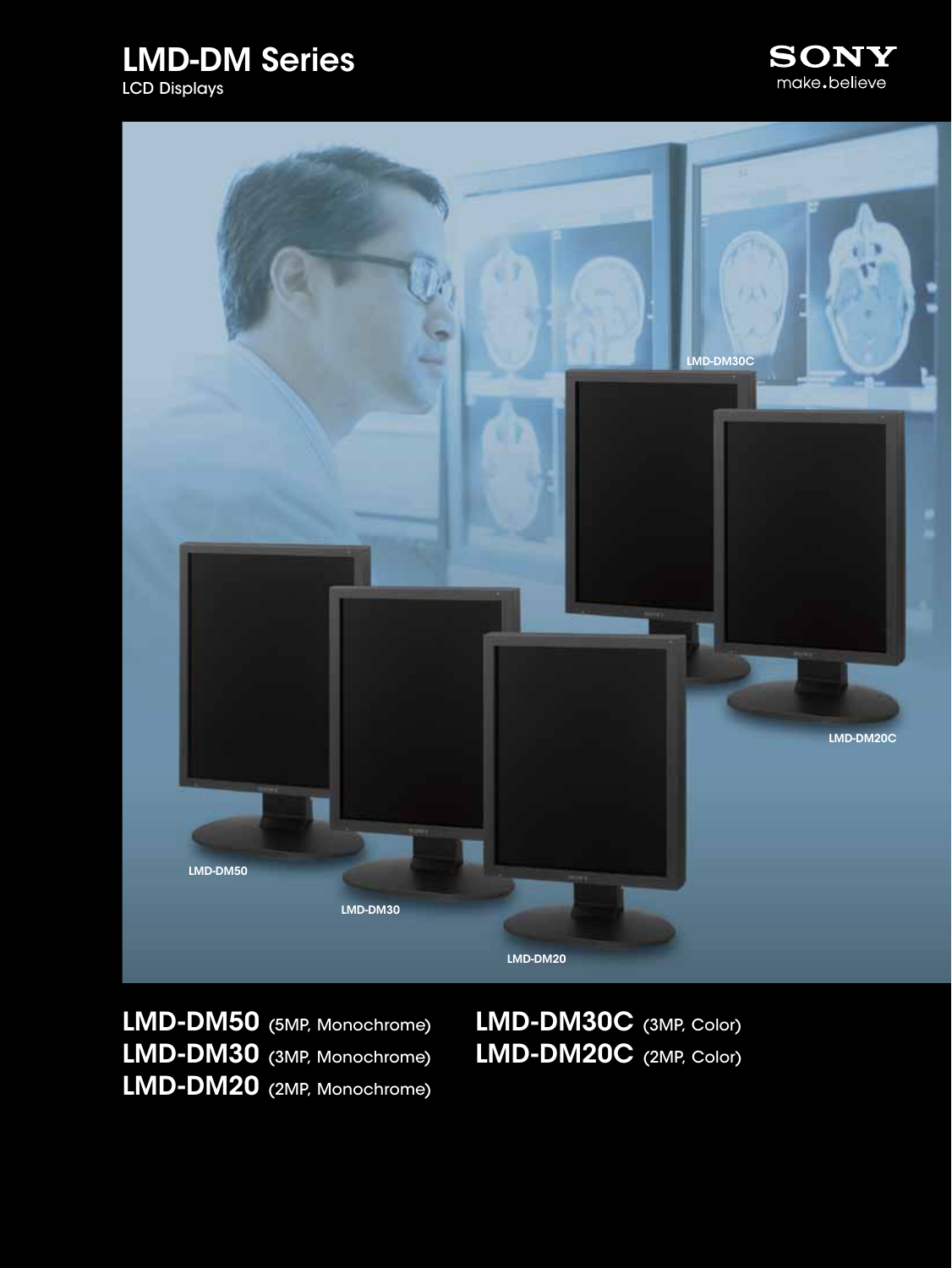# High-quality Diagnostic Displays with Reliability

The Sony LMD-DM Series of diagnostic displays, with their high-luminance and high-contrast capabilities, offer clear images to display and view medical images such as MRI, X-ray and digital mammography images.

### Different Monitors for Different Modalities

LMD-DM Series displays are designed to be used in displaying and viewing medical images for diagnosis by trained medical practitioners. The LMD-DM50 and LMD-DM30\*1 can be used in digital mammography PACS, and modalities including FFDM (Full Field Digital Mammography). The LMD-DM30C, LMD-DM20C, and LMD-DM20 can be used in displaying and viewing medical images such as MRI and CT; these displays are not designed for digital mammography.

\*1 Requires sub-pixel driving technology (ISD) when using the LMD-DM30 for mammography.

### Products Overview

|                                     | <b>Medical Diagnostic Display</b> |                             |                             |                             |                             |  |  |
|-------------------------------------|-----------------------------------|-----------------------------|-----------------------------|-----------------------------|-----------------------------|--|--|
|                                     | Monochrome                        |                             |                             | Color                       |                             |  |  |
|                                     | LMD-DM50                          | LMD-DM30                    | LMD-DM20                    | LMD-DM30C                   | LMD-DM20C                   |  |  |
| Resolution                          | 5MP<br>$(2048 \times 2560)$       | 3MP<br>$(1536 \times 2048)$ | 2MP<br>$(1200 \times 1600)$ | 3MP<br>$(1536 \times 2048)$ | 2MP<br>$(1200 \times 1600)$ |  |  |
| Panel Size (inches)*                | 21.3                              | 20.8                        | 21.3                        | 21.3                        | 21.3                        |  |  |
| Max. Luminance (cd/m <sup>2</sup> ) | 1100                              | 1000                        | 1800                        | 800                         | 950                         |  |  |
| Contrast Ratio                      | 850:1                             | 900:1                       | 700:1                       | 750:1                       | 900:1                       |  |  |
| ISD (Independent Sub-pixel Drive)   |                                   |                             |                             |                             |                             |  |  |
| Calibration                         |                                   |                             |                             |                             |                             |  |  |

\* Viewable area, measured diagonally.

### Key Features

### ISD (Independent Sub-pixel Drive) Technology\*2

ISD technology achieves three-times resolution by driving each sub-pixel value corresponding to detailed information contained in an original image. Furthermore, 1,276 shades of gray are simultaneously displayed.

\*2 Applicable to the LMD-DM50 and LMD-DM30 only. To use the ISD function, special viewer software is required. For details, please contact your nearest Sony office or authorized dealer. ISD technology is the property of, and developed by, Totoku Electric Co., Ltd.



images

### Luminance Stabilization System

Each LMD-DM Series display is equipped with a luminance sensor, ambient light sensor, and a luminance control circuit. The luminance sensor that is directly facing the screen constantly monitors luminance and the control circuit, together with ambient light information. The control circuit controls the luminance of the backlight to eliminate fluctuation caused by the LCD module.



### An ambient light sensor is built-in so that Ambient light sensor

Luminance sensor calibration appropriate for the effects of ambient luminance is carried out.

The luminance sensor attached in front of the screen constantly monitors and accurately stabilizes luminance on the screen surface by sending feedback to the control circuit

### Remote Calibration\*3

When an LMD-DM Series display is combined with the LMD-KT10 Calibration Kit and LMD-SN10 Display Network Manager, the user can perform a conformance test to DICOM GSDF and calibration from a remote location.

\*3 Requires optional software and an MS Windows PC, sold separately.



### Digital Uniformity Equalizer

The Digital Uniformity Equalizer is embedded to achieve highly accurate luminance and color uniformity\*4 across the screen. \*4 A color uniformity equalizer is embedded in the color models only.



\* Images shown are for illustrative purposes only.

### Feedback LCD Panel Backlight Front Front **Fluctiation**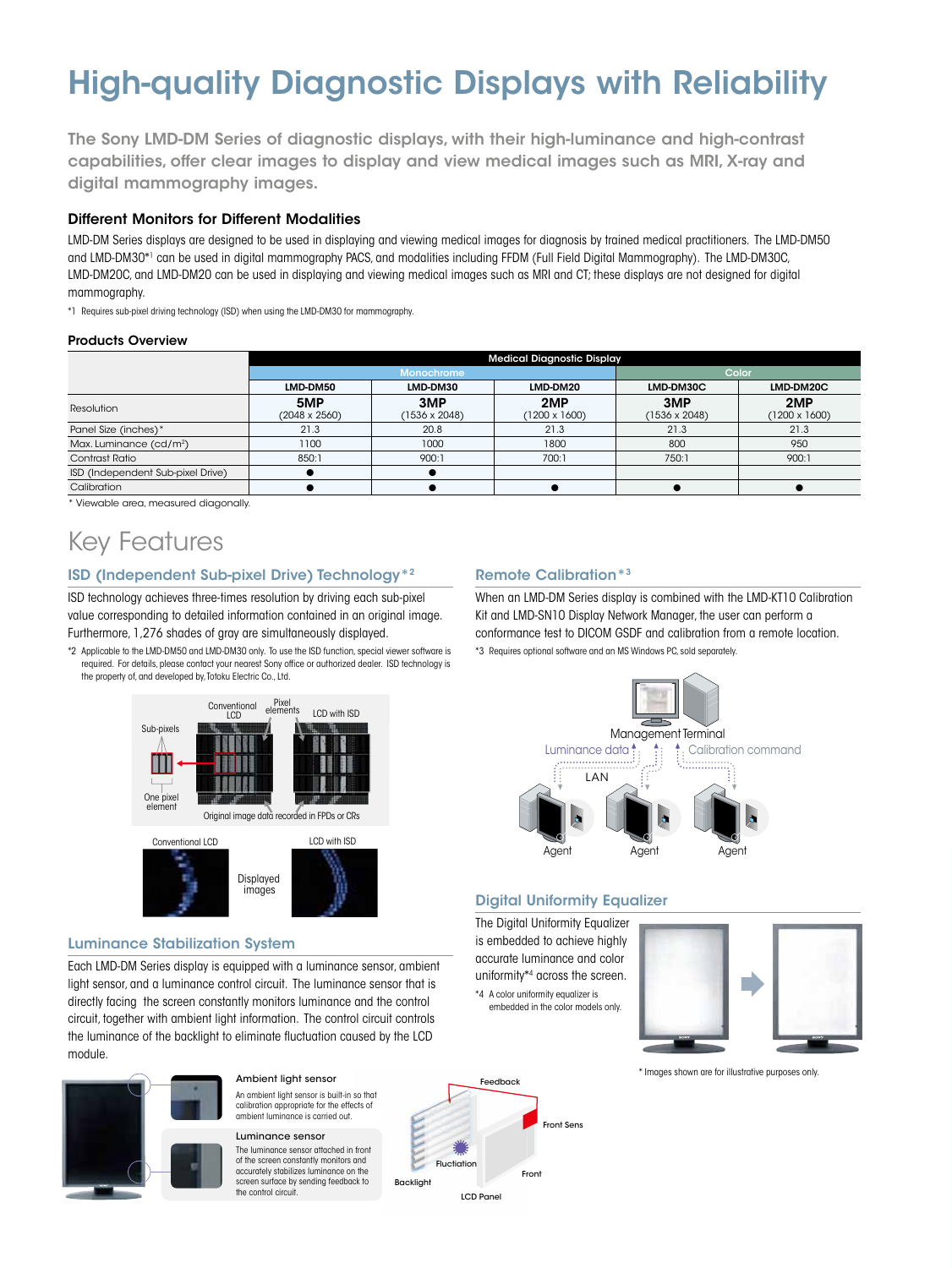### Flexible Display Positioning

The LCD panel can be flexibly adjusted to various positions for comfortable viewing. The embedded hardware pivot function enables faster image drawing when the LCD panel is rotated 90-degrees to view in portrait orientation.



### **DisplayPort**

Each LMD-DM Series medical display is equipped with the new-generation DisplayPort interface in addition to a DVI-D interface. When the DisplayPort is used, LMD-DM Series monitors offer smooth and accurate reproduction of subtle differences in the display image thanks to 1024 shades of gray (10-bit) processing\*5 .

\*5 Requires customized viewer software and a graphics card to display 10-bit images.



### Luminance & Gamma Preset

LMD-DM Series displays are equipped with three sets of luminance and gamma presets. This feature enables the user to select optimum settings instantly, depending on the application.



Luminance: 410 cd/m2 Gamma: DICOM GSDF





Luminance: 300 cd/m2 Gamma: Gamma 2.2 Luminance: 300 cd/m2 Gamma: DICOM GSDF

賀井

## Optional Accessories

#### LMD-KT10 Calibration Kit

The LMD-KT10 is a software and sensor kit which serves to support display quality control which is mandatory in a diagnostic display. The kit consists of the following items:

- Display Calibrator: Provides accurate calibration easily with the use of a calibration sensor.
- Display Quality Controller: Provides acceptance and a consistency test for the display according to AAPM, DIN, and the JESRA quality assurance guideline.
- Display Utility Software: Enables the system administrator to control and manage a variety of information centrally.

Calibration Sensor: Luminance measurement sensor



### On-screen Information Display

The display status is featured on the display, along with information including the actual measurement of luminance, calibration settings, total operation hours, and the serial number, all at the touch of a button.



### LED Indicator

The operating status of the display is provided by an LED indicator. Users can quickly know the current status by glancing at the color of the LED on the front of the unit.









Power off/Luminance is being stabilized wait until the LED goes off

(Blink) Luminance is under the stabilizing process;

Calibration is in progress Stand-by

### Medical Compliances

The LMD-DM Series is listed and complies with various medical regulations\*6 . It is therefore suitable for use in professional medical applications.

### US/Canada

Safety: UL 60601-1, CAN/CSA C22.2 No.601.1

- EMC: FCC Part 15 Subpart-B Class B personal computers and peripherals, ICES-003 Class B Digital Apparatus
- FDA: Class II Medical Device

### Europe

Safety: EN 60601-1 EMC: EN 60601-1-2 EC Directive: MDD Class I

### Australia

EMC: EN55011 Class B

Japan

EMC: VCCI Class B, JIS C 61000-3-2

CB Certification: IEC 60601-1, IEC 60950-1

\*6 Please contact your nearest Sony office or authorized dealer for more information.

### LMD-SN10

### Display Network Manager

The LMD-SN10 is software which monitors multiple diagnostic displays via a hospital network. It enables management of diagnostic displays including the following:

- Notice of local display malfunction
- Display profiles
- Model name
- Serial number
- Error code/log
- • Workstation configuration in network • Maintenance/consistency test & report
- Includes 10 licenses
	-





|   | -<br><b>Service Control</b> |
|---|-----------------------------|
|   | -<br>                       |
|   |                             |
|   | -                           |
|   |                             |
|   |                             |
|   | -<br>ŧ                      |
| ÷ |                             |
|   |                             |
|   | ---                         |
|   |                             |
|   |                             |